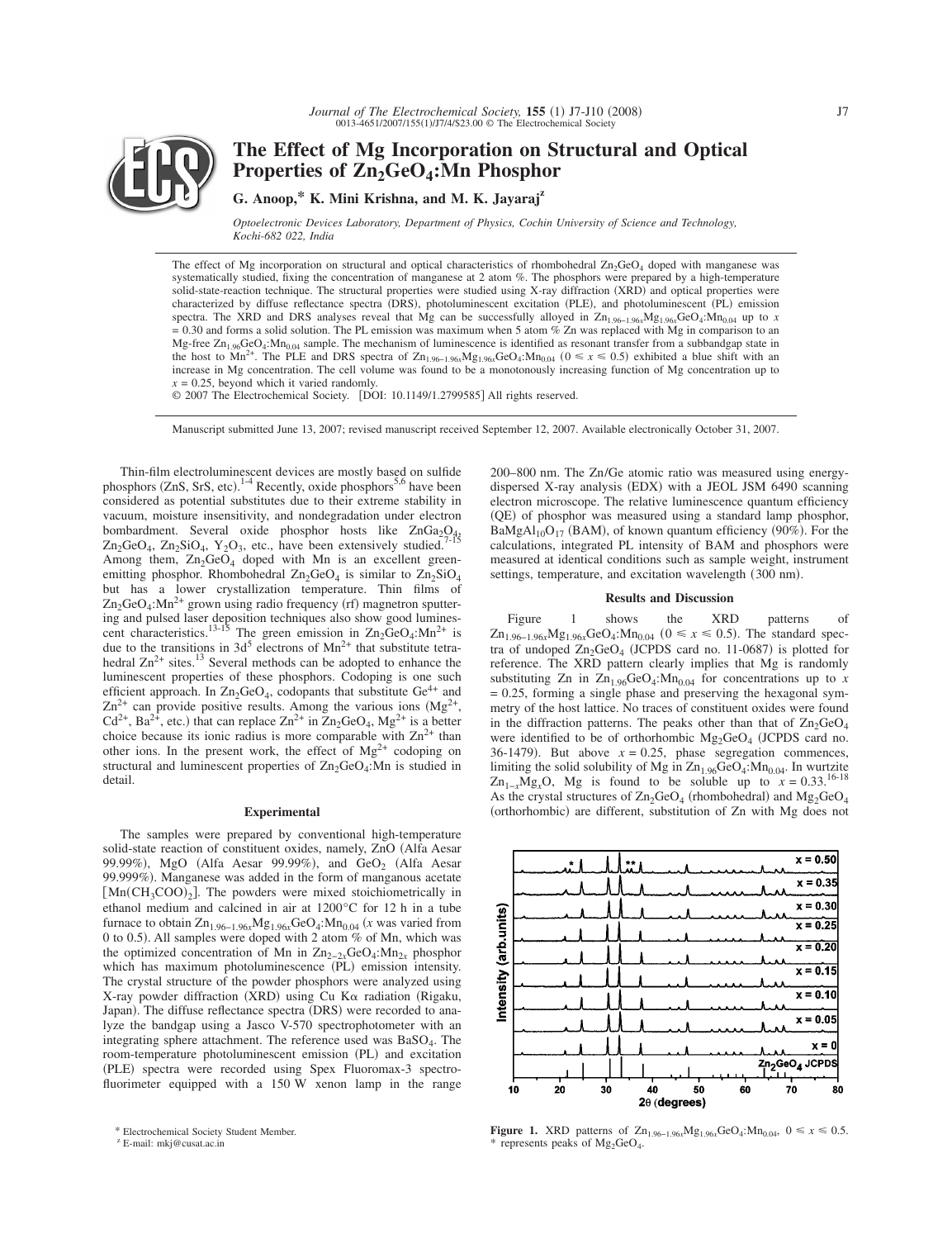

**Figure 2.** Variation of *c*-axis length with Mg concentration.

occur for all concentrations and results in phase separation. Alloying is observed up to  $x = 0.25$  and the lattice constants of Zn1.96−1.96*x*Mg1.96*x*GeO4:Mn0.04 are expected to change as Zn2+ and  $Mg^{2+}$  have different ionic radii (0.60 and 0.57 pm, respectively) for four coordination.<sup>19</sup>

The *c*-axis length and cell volume was calculated from the observed XRD data,<sup>20</sup> the variation of which with Mg concentration is shown in Fig. 2 and 3, respectively. The *c*-axis length of  $\text{Zn}_2\text{GeO}_4$  is 9.53 Å and that of  $Mg_2GeO_4$  is 4.91 Å. The *c*-axis length shows a contraction with increased Mg substitution up to  $x = 0.25$ . But for  $x = 0.30, 0.35,$  and 0.5, *c*-axis length increases. This is because as Mg concentration increases, simple substitution of Mg terminates and starts to segregate into different phases. However, cell volume increases continuously up to  $x = 0.25$  and decreases for  $x = 0.30$ , 0.35, and 0.5, which is due to an elongation in the *a* parameter up to  $x = 0.25$ . The difference in cell volume is assumed to be due to the difference in ionic radii of  $\text{Zn}^{2+}$  and  $\text{Mg}^{2+}$ , which also gives rise to a difference in *c*-axis length.

The variation of full width at half-maximum (fwhm) of the (410) XRD peak with Mg concentration is plotted in Fig. 4. There is gradual variation in the fwhm value up to  $x = 0.25$ , which indicates Mg alloying in the  $Zn_2GeO_4$  lattice. However, it shows a sudden increase at  $x = 0.30$  and 0.35, for which phase segregation takes place, and for  $x = 0.5$  it again decreases. The substitution of Mg at



Figure 3. Variation of cell volume with Mg concentration.



Figure 4. Variation of fwhm with Mg concentration.

Zn sites is expected to broaden the XRD peak and, interestingly, maximum broadening is observed for  $x = 0.35$  at which phase segregates.

The *c*-axis length, cell volume, and fwhm show almost similar behavior with Mg substitution. A sudden change at  $x = 0.30$  and 0.35 is observed for all parameters which is due to the inbuilt strain caused by Mg substitution in the lattice. Because of this strain, phase segregates, and above  $x = 0.35$  Zn<sub>2</sub>GeO<sub>4</sub> and Mg<sub>2</sub>GeO<sub>4</sub> is separately formed; beyond  $x = 0.35$  these parameters randomly approach the previous value for which solid solution exists. Therefore, it can be concluded from the XRD studies that phase segregation occurs due to the inbuilt strain in the lattice due to Mg substitution and that Mg replaces Zn substitutionally.

Figure 5a shows the DRS spectra of Zn1.96−1.96*x*GeO4:Mn0.04 for the various Mg concentrations and the variation of bandgap with Mg concentration. As the Mg doping percentage increases, the absorption edge blue-shifts. The bandgap of pure  $Zn_2GeO_4$ ,  $\text{Zn}_{1.96}\text{GeO}_4$ : $\text{Mn}_{0.04}$ , and  $\text{Zn}_{1.96-1.96}$ <sub>x</sub> $\text{Mg}_{1.96}$ <sub>x</sub>GeO<sub>4</sub>: $\text{Mn}_{0.04}$  samples were calculated from the  $[(k/s)hv]^2$  vs *hv* plots, where *k* and *s* denote the absorption and scattering coefficients, respectively. The bandgap of pure  $Zn_2GeO_4$  is found to be 4.57 eV and that of Mndoped  $\text{Zn}_2\text{GeO}_4$  is 3.44 eV (Fig. 5b). The reduced bandgap for the  $Zn_{1.96}GeO<sub>4</sub>:Mn_{0.04}$  sample is due to the formation of subbandgap states (discussed later). In the normal case  $Mg^{2+}$  replaces  $Zn^{2+}$  in  $Zn_{1.96}GeO_4$ : M $n_{0.04}$ , but there is a limit to this simple substitution because  $Zn_2GeO_4$  (rhombohedral) and  $Mg_2GeO_4$  (orthorhombic) crystallizes into different crystal structures. Therefore, the substitution of  $Mg^{2+}$  at  $Zn^{2+}$  sites creates strain in the lattice due to the reduced size of  $Mg^{2+}$ , which results in the blue shift of the absorption edge.

Figure 6 shows PL emission spectra of  $Zn_{1.96-1.96x}Mg_{1.96x}GeO<sub>4</sub>:Mn_{0.04}(0 ≤ x ≤ 0.5)$ . PL emission intensity is found to increase for  $x = 0.05, 0.10, 0.15,$  and 0.20 and decrease beyond  $x = 0.25$  compared to the undoped sample, the maximum being observed for the sample doped with 5 atom % Mg (x  $= 0.05$ ). The green luminescence at 535 nm is observed from  ${}^{4}T_{1}$  $\rightarrow$  <sup>6</sup>A<sub>1</sub> transitions of 3d<sup>5</sup> electrons of Mn<sup>2+</sup>, which substitutes the  $\rightarrow$  A<sub>1</sub> usualistically coordinated  $\text{Zn}^{2+}$  ions in rhombohedral  $\text{Zn}_2\text{GeO}_4$ , as the host provides only tetrahedral sites for substitution. When Mg is codoped in  $\text{Zn}_{1.96}\text{GeO}_4$ : M $\text{n}_{0.04}$ , luminescent intensity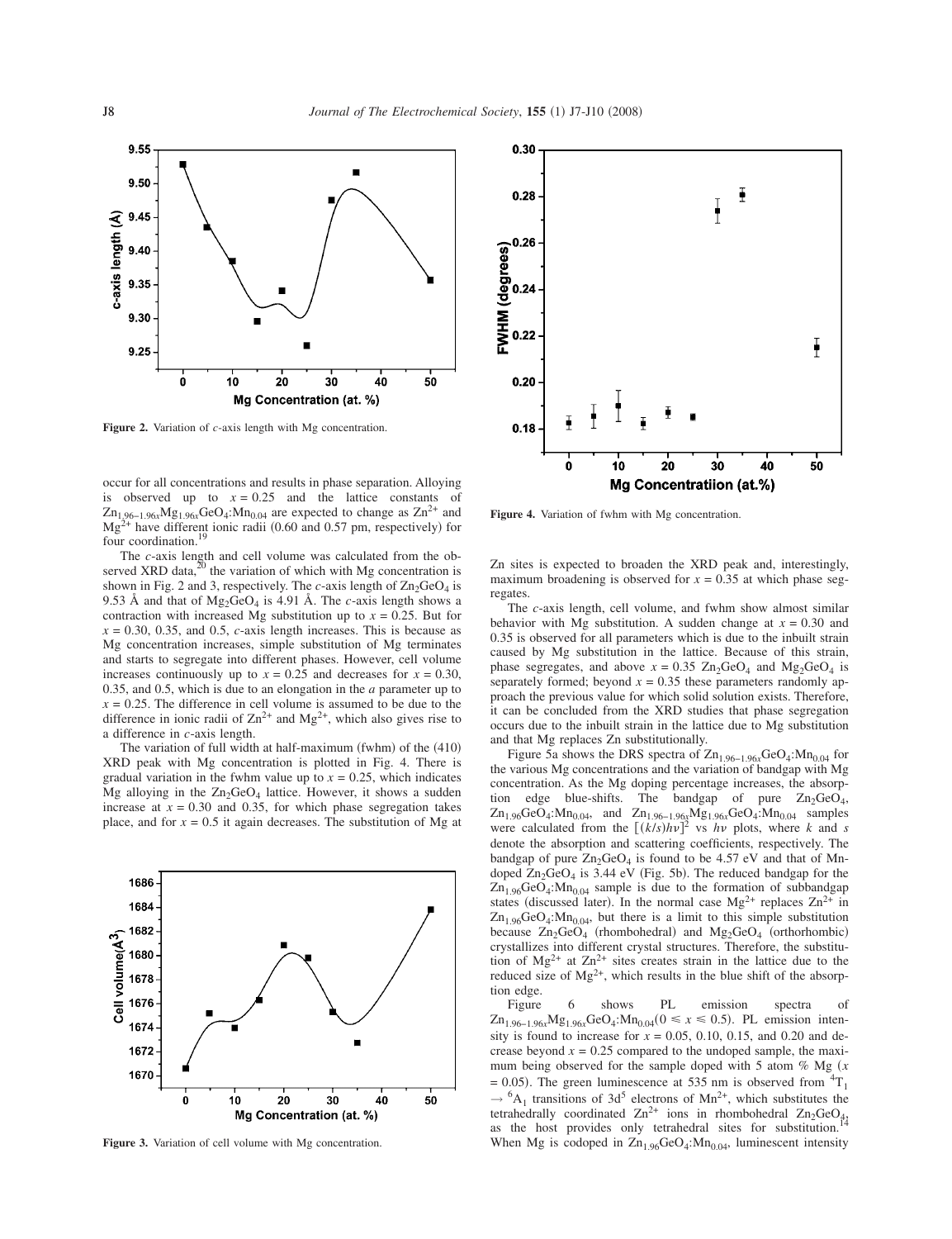

**Figure 5.** (a) The DRS spectra of  $Zn_{1.96-1.96x}$ GeO<sub>4</sub>:Mn<sub>0.04</sub>, Mg (arrow indicates *x* variation from 0 to 0.5 in steps of 0.05, final one being  $x = 0.5$ . (b) Bandgap of pure  $Zn_2GeO_4$  and  $Zn_{1.96}GeO_4$ : M $n_{0.04}$ . Inset shows the variation in bandgap with Mg concentration.



**Figure 6.** PL emission spectra of Zn<sub>1.96−1.96*x*Mg<sub>1.96*x*</sub>GeO4:Mn<sub>0.04</sub> (0 ≤ *x*</sub>  $\leq$  0.5),  $\lambda_{\text{exc}}$  300 nm. Inset shows variation in integral intensity with respect to Mg concentration.



**Figure 7.** PLE spectra of pure  $Zn_2GeO_4$  monitored at 507 nm. Inset shows the emission spectra when excited at 266 nm.

varies due to the change in effective crystal field of tetrahedrally coordinated  $Mn^{2+}$  ions. When  $Mg^{2+}$  is incorporated in the lattice it creates excited state energy levels (consisting of 3s and 3p) near the excited state of Mn<sup>2+</sup> [comprising of  ${}^{4}T_{1}({}^{4}G)$ ,  ${}^{4}T_{2}({}^{4}G)$ ,  ${}^{4}A_{1}({}^{4}G)$ , and  ${}^{4}T_{1}({}^{4}P)$ , shown later]. Therefore, transition from the Mg levels to ground state of  $Mn^{2+}$  becomes more permissible, because the transition is more spin allowed compared to  $3d<sup>5</sup>$  transitions of  $Mn^{2+}$ <sup>21</sup> However, when concentration of Mg is increased, luminescent intensity decreases because effective transfer of charge via excited states of Mg does not take place due to inbuilt strain in the lattice. The quantum efficiency of the phosphor  $(Zn_{1.862}Mg_{0.098}GeO_4:Mn_{0.04})$  that showed maximum luminescent intensity is 41%, relative to BAM phosphor.

Figure 7 shows excitation and emission spectra of undoped  $Zn_2GeO_4$ . Undoped  $Zn_2GeO_4$  shows absorption at 266 nm with a shoulder at 251 nm for emission at 507 nm. Pure  $Zn_2GeO_4$  shows a broad emission from 300 to 650, peaking at 507 nm when excited with 266 nm. But when  $Mn^{2+}$  is added the emission becomes narrow and shifts to 535 nm and excitation maximum shifts to 335 nm in addition to 266 nm (bandedge) and 285 nm (direct excitation of  $Mn^{2+}$ ) absorption, indicating the presence of a subbandgap. The green luminescence from the undoped sample is a signature of intrinsic defect levels in the lattice during its synthesis.

Figure 8 shows PL excitation spectra of  $\text{Zn}_{1.96}\text{GeO}_4$ : Mn<sub>0.04</sub> and the inset shows a variation of PLE peak wavelength with respect to the Mg concentration. PLE shifts to a lower wavelength as Mg concentration is increased, which is consistent with the results obtained from DRS spectra. The spectra shows a shoulder at 285 nm, while the peak wavelength is at 335 nm for the  $x = 0$  sample. The shoulder at 285 nm and peak at 425 nm is evidently direct excitation of tetrahedrally coordinated  $Mn^{2+}$  ions.<sup>2</sup>

The bottom of the conduction band of  $\text{Zn}_2\text{GeO}_4$  is comprised of Ge 4p orbitals, with a small contribution from Zn 4s and 4p orbitals, and the upper part of the valence band is composed of O 2p levels.<sup>2</sup> The mechanism for the emission at 535 nm is identified as band-toband absorption and nonradiative transfer to a center, from which resonant transfer to activator takes place. This center lies nearly 1 eV below the conduction band and is likely to be an oxygen defect which is also observed in the DRS spectra (Fig. 5). This can be formed via migration of octahedrally coordinated  $Ge^{4+}$  ions to tetrahedral-position-forming  $\text{Ge}^{3+}$  ions.<sup>24</sup> Because the vapor pressure of Zn is high and high-temperature solid-state reaction is employed for the phosphor synthesis, Zn evaporation takes place, leav-